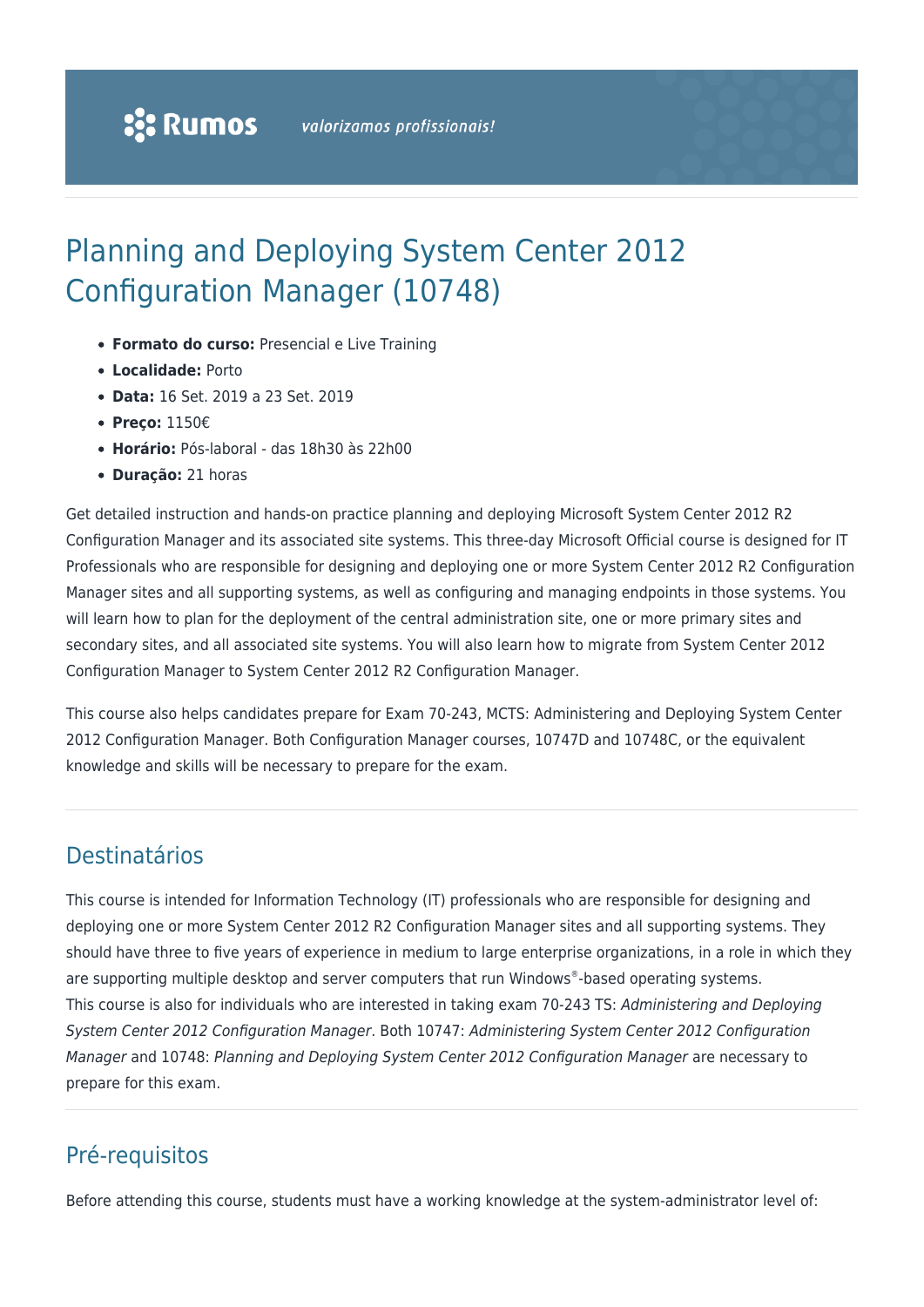- Networking fundamentals, including TCP/IP and Domain Name System (DNS)
- Active Directory® Domain Services (AD DS) principles and management
- Windows Server management including managing Windows Server 2008 R2 and Windows Server 2012
- Windows Client fundamentals
- Deployment, configuration, and troubleshooting for Windows-based personal computers
- Basic public key infrastructure (PKI) concepts
- Configuration Manager features and administrative tasks including:
	- Working with the System Center 2012 Configuration Manager or newer administrator console
	- $\circ$  Installing clients
	- Maintaining hardware and software inventory
	- Working with collections
	- Reporting
	- Deploying applications
	- Managing software updates
	- Deploying operating systems
	- o Settings management

Students who attend this training can meet the prerequisites by obtaining equivalent knowledge and skills or by attending the following courses:

- Course 6419: Configuring, Managing, and Maintaining Windows Server® 2008–based Servers
- Course 20411: Administering Windows Server® 2012
- Course 20687: Configuring Windows® 8.1
- And Either
	- Course 10747: Administering System Center 2012 Configuration Manager
- $\bullet$  or
- Both:
	- Course 6451: Planning, Deploying, and Managing Microsoft System Center Configuration Manager 2007
	- Six months of hands-on experience with System Center 2012 Configuration Manager or newer

# **Objectivos**

- Describe the System Center 2012 R2 Configuration Manager infrastructure.
- Plan and deploy a stand-alone primary site.
- Plan and configure role-based administration.
- Plan and deploy a multiple site hierarchy.
- Replicate data and manage content in Configuration Manager.
- Plan resource discovery and client deployment.
- Configure Internet and cloud-based client management.
- Maintain and monitor System Center 2012 R2 Configuration Manager.
- Migrate to System Center 2012 R2 Configuration Manager.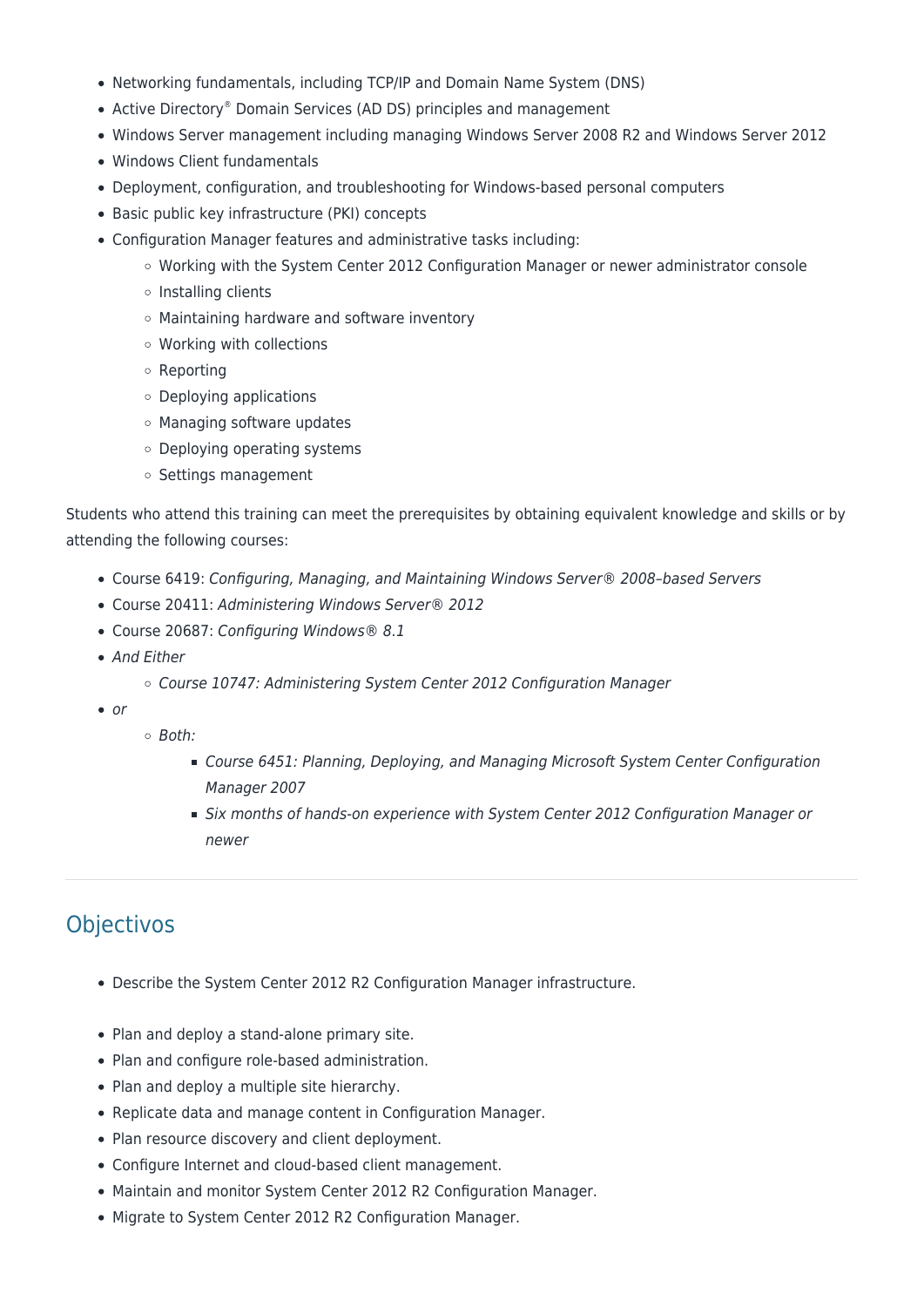# Programa

#### **Module 1: Overview of System Center 2012 R2 Configuration Manager**

This module explains the System Center 2012 R2 Configuration Manager infrastructure and the typical deployment scenarios.

#### Lessons

- Introduction to System Center 2012 R2 Configuration Manager
- Overview of the Configuration Manager Site System Roles
- Overview of the Configuration Manager Optional Site System Roles
- Overview of Configuration Manager Deployment Scenarios
- Overview of the Configuration Manager Client

After completing this module, students will be able to:

- Describe the System Center 2012 R2 Configuration Manager architecture.
- Describe the Configuration Manager server infrastructure.
- Describe typical Configuration Manager deployment scenarios.
- Describe the Configuration Manager client.

#### **Module 2: Planning and Deploying a Stand-Alone Primary Site**

This module explains how to plan and deploy a stand-alone primary site.

#### Lessons

- Planning a Configuration Manager Stand-Alone Primary Site Deployment
- Preparing to Deploy a Configuration Manager Primary Site
- Installing a Configuration Manager Site Server
- Performing Post-Setup Configuration Tasks
- Tools for Monitoring and Troubleshooting a Configuration Manager Site

Lab : Installing a Configuration Manager Primary Site

Lab : Performing Post-Setup Configuration Tasks

After completing this module, students will be able to:

- Describe the planning tasks for a System Center 2012 Configuration Manager primary site deployment.
- Identify the preparation steps for deploying Configuration Manager 2012.
- Install a Configuration Manager 2012 primary site.
- Perform post-setup configuration tasks.
- Describe the tools that you can use to monitor and troubleshoot a Configuration Manager 2012 installation.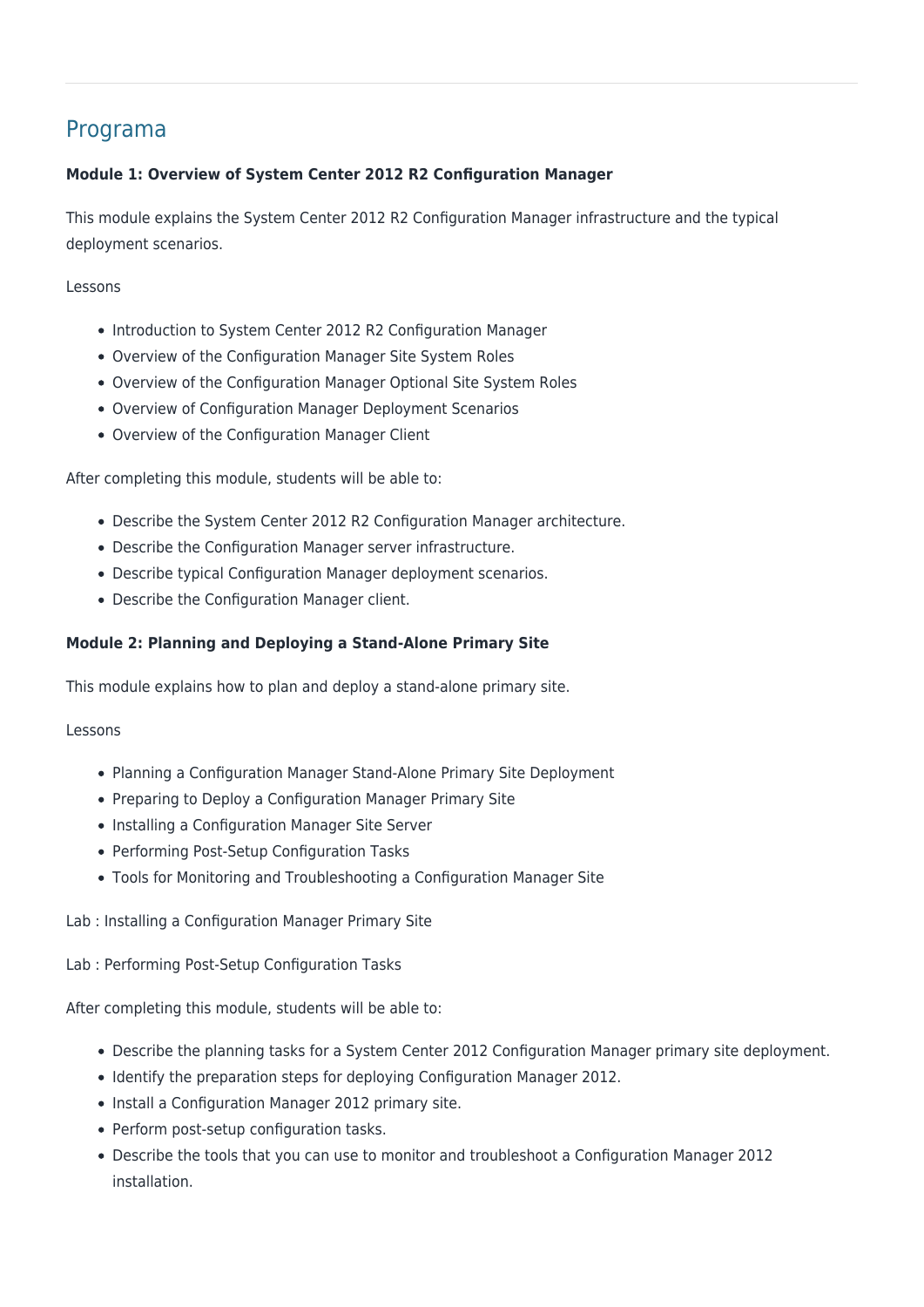#### **Module 3: Planning and Configuring Role-Based Administration**

This module explains how to plan and configure Configuration Manager administrative users and access.

#### Lessons

- Overview of Role-Based Administration
- Identifying IT Roles in Your Organization
- Configuring Role-Based Administration

Lab : Planning and Configuring Role-Based Administration

After completing this module, students will be able to:

- Describe role-based administration concepts.
- Describe the process for identifying the roles in a typical IT department and its corresponding responsibilities and activities.
- Configure role-based administration.

#### **Module 4: Planning and Deploying a Multiple-Site Hierarchy**

This module explains how to plan and deploy a multiple site hierarchy including a central administration site, primary sites, and a secondary site.

#### Lessons

- Planning a Configuration Manager 2012 Multiple-Site Hierarchy
- Deploying a Configuration Manager 2012 Site
- Deploying the Central Administration Site
- Deploying Primary Sites in a Hierarchy
- Deploying Secondary Sites
- Lab : Installing a Site Hierarchy
- Lab : Verifying a Site Hierarchy
- Lab : Installing a Secondary Site

After completing this module, students will be able to:

- Describe the architecture and characteristics of a System Center 2012 Configuration Manager multiple-site hierarchy.
- Describe the role of the central administration site in a hierarchy.
- Prepare for and perform the installation of the central administration site.
- Prepare for and perform the installation of primary sites in an existing hierarchy.
- Identify the need to install secondary sites and perform the installation of a secondary site.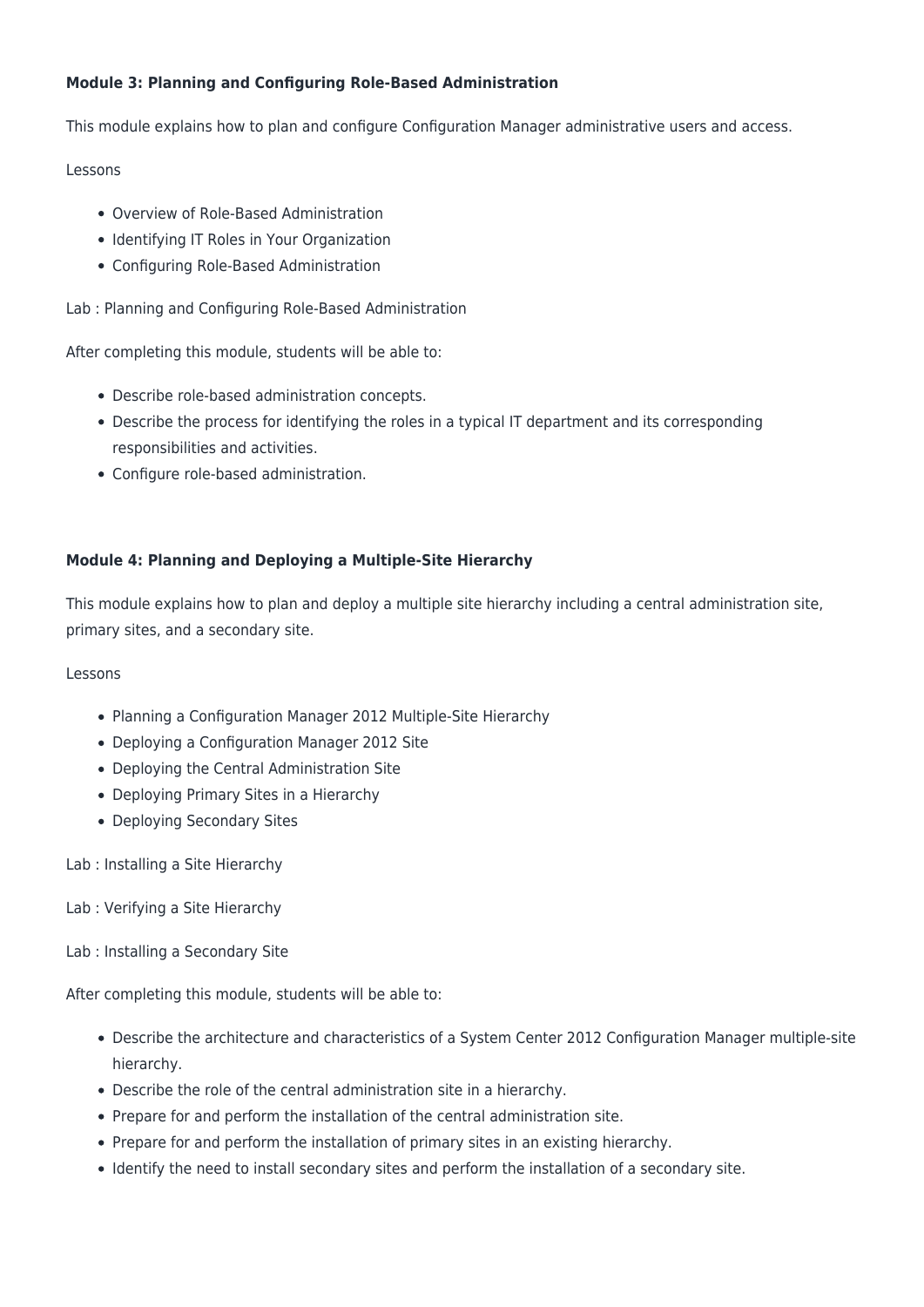#### **Module 5: Replicating Data and Managing Content in Configuration Manager 2012**

This module explains how to plan, configure, and monitor data types, intersite communication, replication, and content.

#### Lessons

- Introduction to Data Types and Replication
- Managing Data Replication
- Planning Content Management

Lab : Configuring, Monitoring, and Troubleshooting Data Replication

Lab : Planning and Configuring Content Management

After completing this module, students will be able to:

- Describe site and global data types and how data is replicated throughout the hierarchy.
- Manage data replication.
- Plan for content management.

#### **Module 6: Planning Resource Discovery and Client Deployment**

This module explains how to plan and use various methods to discover resources and deploy the Configuration Manager client.

#### Lessons

- Identifying Resources by Using Configuration Manager Discovery Methods
- Client Deployment in Configuration Manager
- Deploying Windows-Based Configuration Manager Clients
- Managing Configuration Manager Clients
- Monitoring Client Status in Configuration Manager

Lab : Implementing Configuration Manager Client Deployment

After completing this module, students will be able to:

- Describe processes and methods for resource discovery.
- Describe the client-installation process and client-deployment methods.
- Plan and complete a typical client deployment.
- Manage Configuration Manager clients after installation.
- Describe the new Client Health feature in Configuration Manager.

#### **Module 7: Configuring Internet and Cloud-Based Client Management**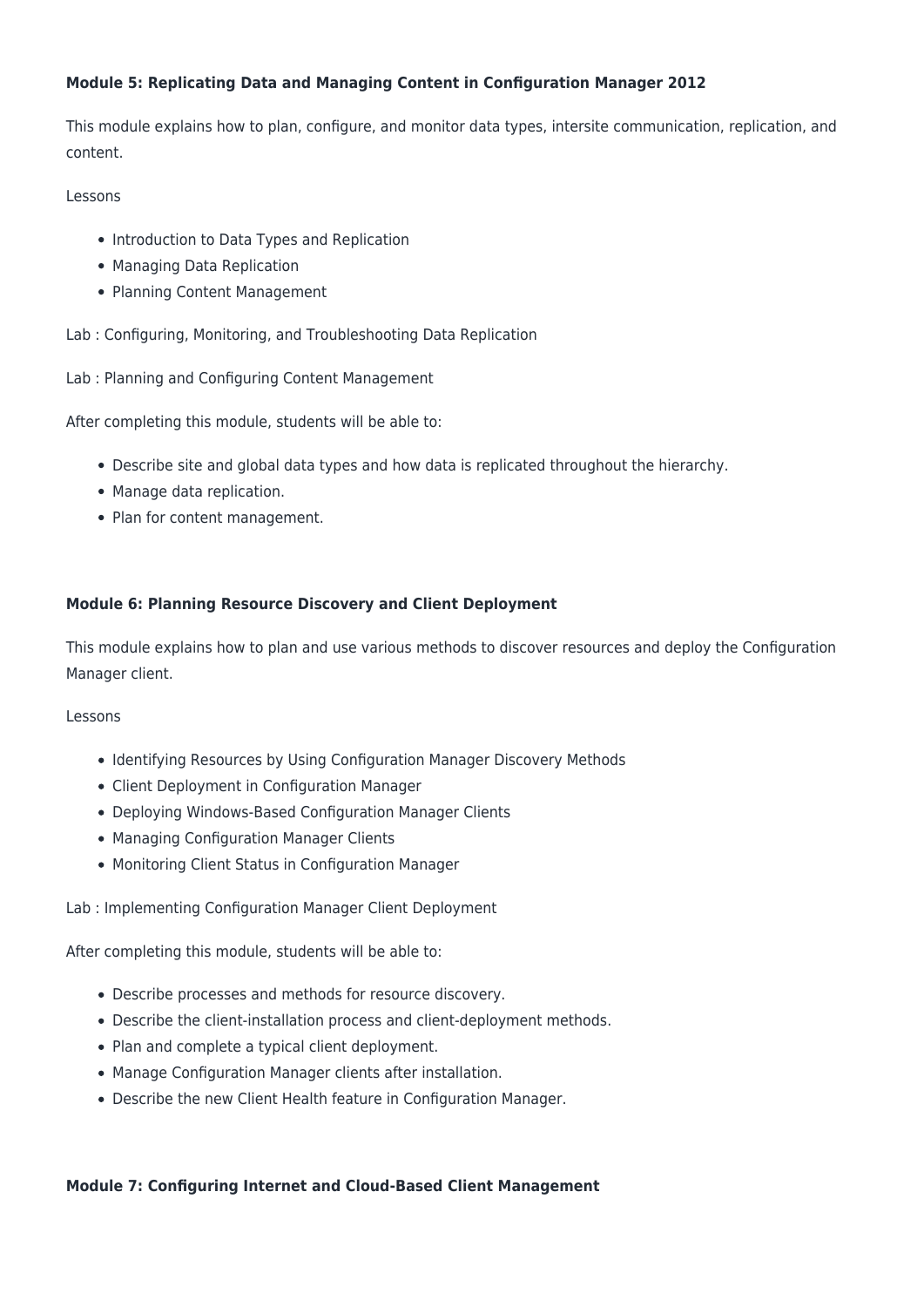This module explains how to plan and configure Internet and cloud-based client management.

#### Lessons

- Managing Remote Clients by Using System Center 2012 R2 Configuration Manager
- Managing Internet-Based Configuration Manager Clients
- Configuring Cloud Services in System Center 2012 R2 Configuration Manager
- Lab : Configuring PKI for Configuration Manager

Lab : Configuring Windows Intune Integration with System Center 2012 R2 Configuration Manager

After completing this module, students will be able to:

- Manage remote clients by using System Center 2012 R2 Configuration Manager.
- Manage Internet-based Configuration Manager clients.
- Configure cloud services in System Center 2012 R2 Configuration Manager.

#### **Module 8: Maintaining and Monitoring System Center 2012 Configuration Manager**

This module explains how to perform maintenance tasks and monitor the Configuration Manager site systems.

#### Lessons

- Overview of Configuration Manager 2012 Site Maintenance
- Performing Backup and Recovery of a Configuration Manager Site
- Monitoring Configuration Manager 2012 Site Systems

Lab : Maintaining System Center 2012 Configuration Manager

After completing this module, students will be able to:

- Describe Configuration Manager site-maintenance tasks.
- Back up and recover a Configuration Manager site.
- Monitor Configuration Manager site systems.

#### **Module 9: Migrating to System Center 2012 R2 Configuration Manager**

This module explains how to perform migration tasks from Configuration Manager 2007 and upgrade Configuration Manager 2012 to Configuration Manager 2012 SP1 and then to System Center 2012 R2 Configuration Manager.

#### Lessons

- Overview of the Migration Process
- Preparing Configuration Manager 2007 Sites for Migration
- Configuring Migration Settings